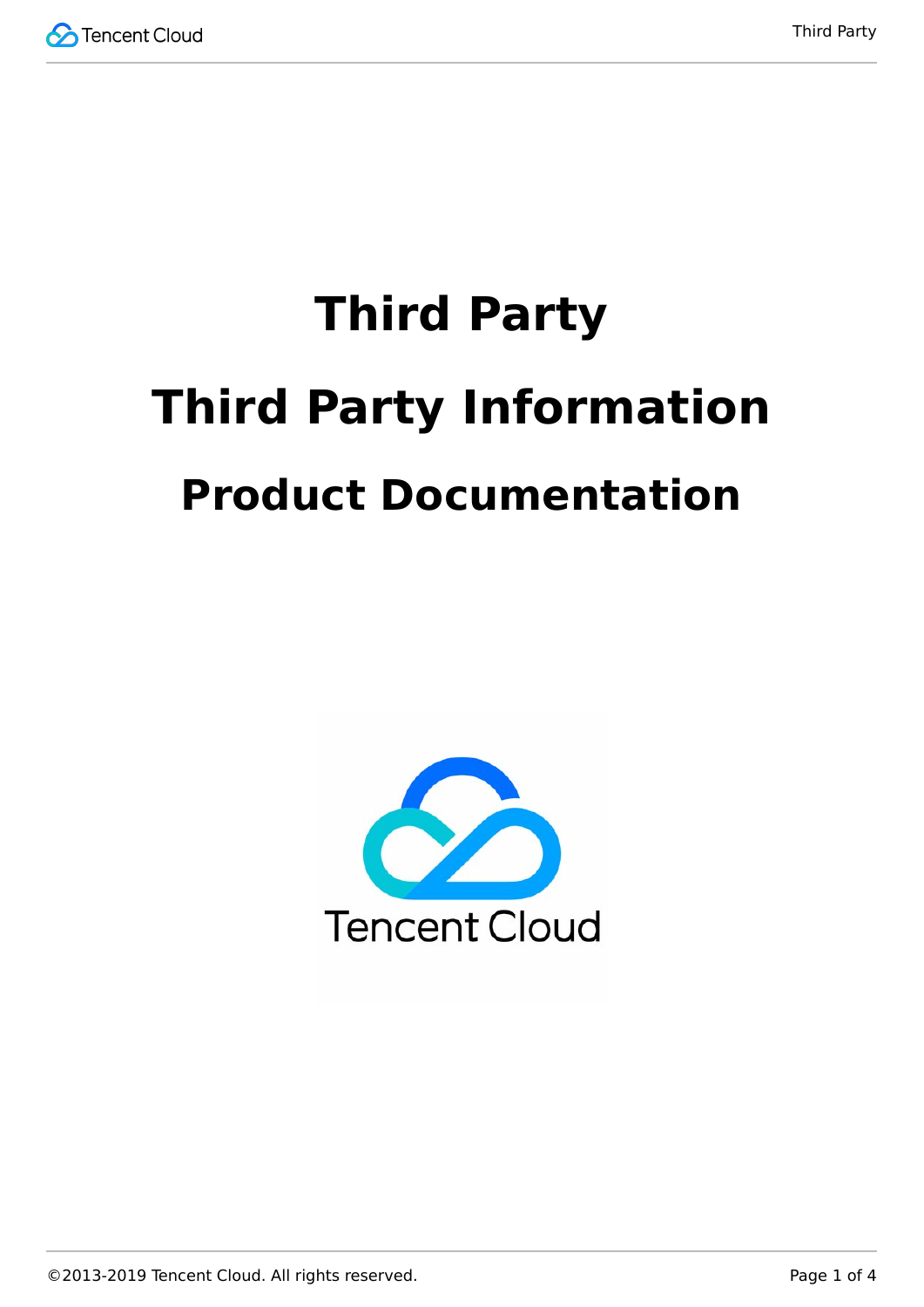## Copyright Notice

©2013-2019 Tencent Cloud. All rights reserved.

Copyright in this document is exclusively owned by Tencent Cloud. You must not reproduce, modify, copy or distribute in any way, in whole or in part, the contents of this document without Tencent Cloud's the prior written consent.

Trademark Notice

# **C** Tencent Cloud

All trademarks associated with Tencent Cloud and its services are owned by Tencent Cloud Computing (Beijing) Company Limited and its affiliated companies. Trademarks of third parties referred to in this document are owned by their respective proprietors.

#### Service Statement

This document is intended to provide users with general information about Tencent Cloud's products and services only and does not form part of Tencent Cloud's terms and conditions. Tencent Cloud's products or services are subject to change. Specific products and services and the standards applicable to them are exclusively provided for in Tencent Cloud's applicable terms and conditions.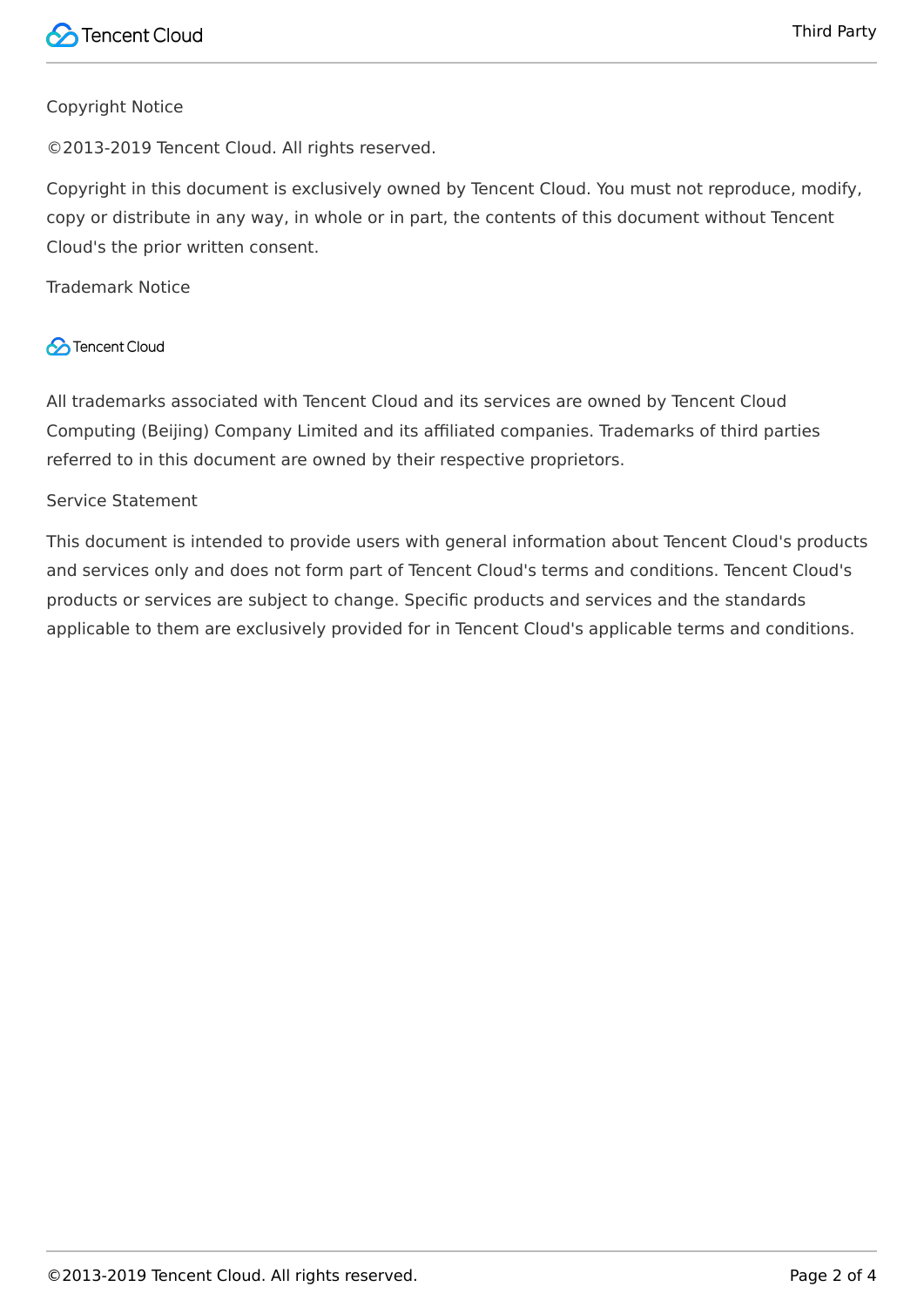# Third Party Information

Last updated:2022-03-03 12:59:36

## Question

What Third Parties does Tencent Cloud use to provide your services?

Answer

We use various third parties (internal and external) to provide Tencent Cloud to you and these may change from time to time (please see the [Privacy Policy](https://intl.cloud.tencent.com/document/product/301/17345) and [Data Processing and Security Addendum](https://intl.cloud.tencent.com/document/product/301/17347) for more detail).

Such third parties include:

Your Content (see [Data Processing and Security Addendum](https://intl.cloud.tencent.com/document/product/301/17347) for more detail).

| Entity                                                     | Purpose                                    |
|------------------------------------------------------------|--------------------------------------------|
| <b>Aceville Pte Limited</b>                                | Data center services and<br>infrastructure |
| <b>Tencent Cloud LLC</b>                                   | Data center services and<br>infrastructure |
| Tencent Europe B.V.                                        | Data center services and<br>infrastructure |
| Tencent (Thailand) Company Limited                         | Data center services and<br>infrastructure |
| Glorybird India Private Limited                            | Data center services and<br>infrastructure |
| Общество с ограниченной ответственностью «Кайт<br>Бёрд АР» | Data center services and<br>infrastructure |
| Kite Bird Korea Yuhan Hoesa                                | Data center services and<br>infrastructure |
| Glory Bird Japan GK                                        | Data center services and<br>infrastructure |
| PETRICHOR TELECOMUNICAÇÕES BRASIL LIMITADA                 | Data center services and<br>infrastructure |